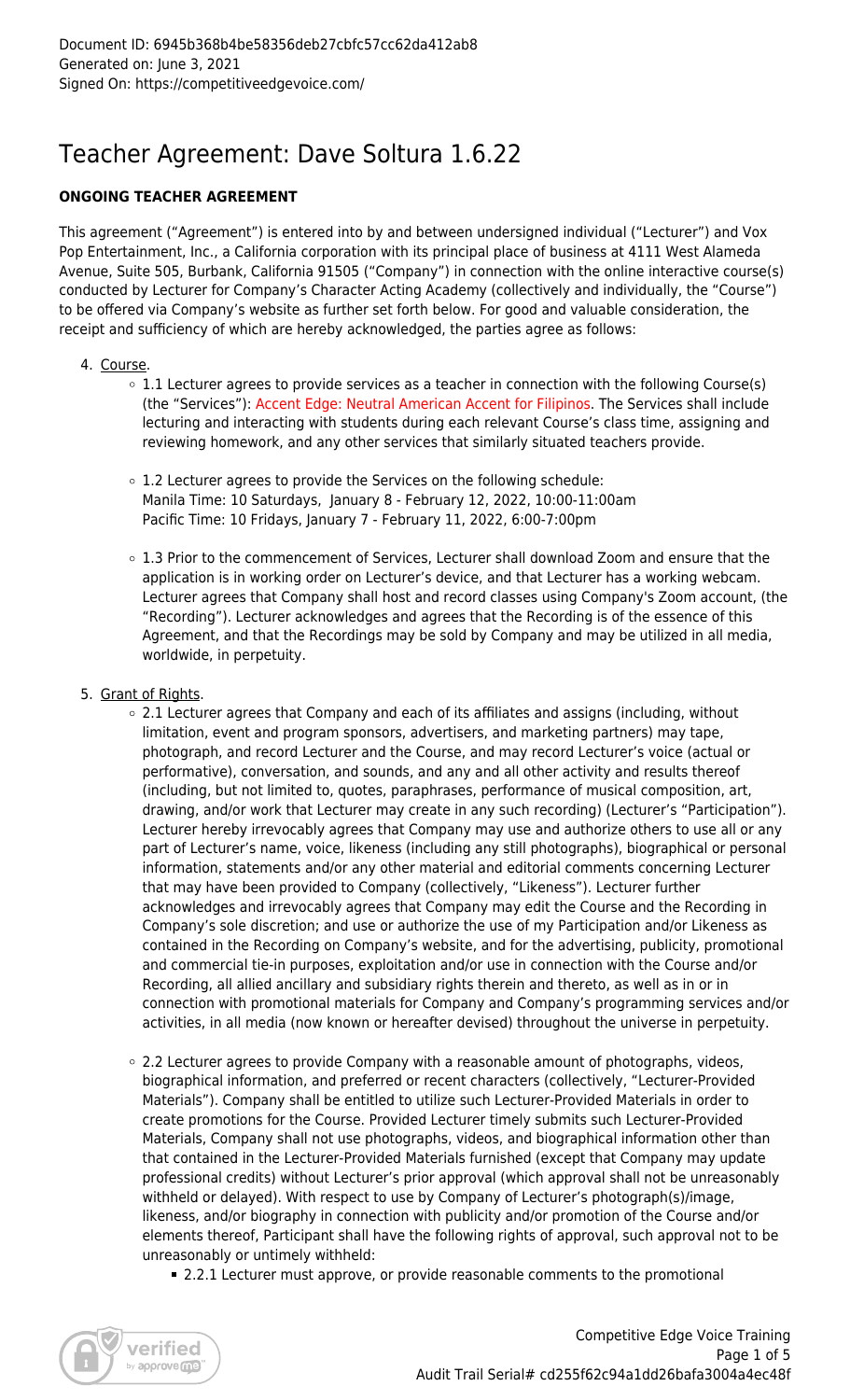materials, within two (2) business days from receipt (the "Approval Period").

- 2.2.2 In the event that Lecturer does not provide notes or comments to the promotional materials within the Approval Period, then such materials shall be deemed approved.
- 2.2.3 In the event that Lecturer does not provide Company with Lecturer-Provided Materials within two (2) business days from Company's request for same, then Company shall be entitled to utilize photographs, videos, and biographical information that is independently obtained by Company.
- 6. Ownership/Proceeds.

Any and all rights (e.g., copyright, droit moral, lending rights, etc.) in and to the Course and Recording, all services rendered, the results and proceeds of all such services, all contributions made hereunder, any materials developed or produced hereunder, and all elements related thereto (collectively, the "Materials") shall be owned and controlled solely and exclusively by Company in all media (now known or hereafter devised) throughout the universe in perpetuity. The Materials shall be considered a "work made for hire" under U.S. Copyright Laws and equivalent foreign laws in favor of Company. If any such Materials are not considered "works made for hire," Lecturer hereby irrevocably and perpetually assigns any and all of Lecturer's right, title and interest in and to any and all Materials to Company. Lecturer hereby waives the benefits of any provision of law known as "droit moral" or any similar law in any country of the world and agrees not to institute or permit any action or lawsuit on the ground that the Course and/or the exercise of any rights granted herein in any way constitute an infringement of any "droit moral." Any licensing, sale, assignment, grant or other disposition or exercise of rights with respect to the Course and/or any copyrights therein, or with respect to any rights derived therefrom or ancillary thereto, shall be under the sole control of Company.

# 7. Compensation.

4.1 In full consideration of the services rendered, and provided that Lecturer is not in breach or default of this Agreement, Lecturer shall receive a fee in the amount of 50% of collected tuitions for the Course entitled Accent Edge: Neutral American Accent for Filipinis (the "Fee");

4.2 Lecturer agrees to supply Company with a valid W-9 in order to receive the Fee. Lecturer understands and agrees that Lecturer is an independent contractor and is responsible for paying all applicable taxes that may be imposed on the Fees, goods, services or other valuable consideration that Lecturer may receive hereunder, and Lecturer releases and indemnifies Company from any liability therefor.

5. Confidentiality.

Lecturer shall, at all times, keep in confidence and shall not use for Lecturer or others (other than in connection with the business or affairs of Company hereunder), and shall not divulge to others, any secret or confidential information, knowledge or data of Company or of any clients of Company obtained by Lecturer as a result of its services hereunder and/or this Agreement unless expressly authorized by Company or required by law. The covenants set forth in this paragraph shall survive the termination and/or expiration of the Agreement.

6. Non-Disparagement.

Lecturer agrees that, except as otherwise required by law, Lecturer shall not, directly or indirectly, publicly or privately, in any manner publish or make known to any other person or entity, either verbally or in writing, any comment or statement which is disparaging about, which discredits or shows disrespect for, or which casts in a negative light, Company or its products or services or any of its present or former affiliates, or its or their officers, directors, stockholders or employees in such capacities or personally.

- 7. Representations and Warranties. Lecturer hereby represents and warrants that (i) it has the full right and authority to enter into this Agreement, to grant the rights herein, to perform the services and obligations set forth hereunder and to make the representations and warranties set forth herein; (ii) it has not made or assumed and will not hereafter make or assume any commitment, agreement, grant or obligation that will or might conflict with its obligations hereunder; and (iii) it has not optioned, granted, assigned or conveyed the rights granted herein, to any third party or taken or authorized any action which could in any way impair, limit, diminish or infringe upon the rights granted hereunder.
- 8. Indemnification.

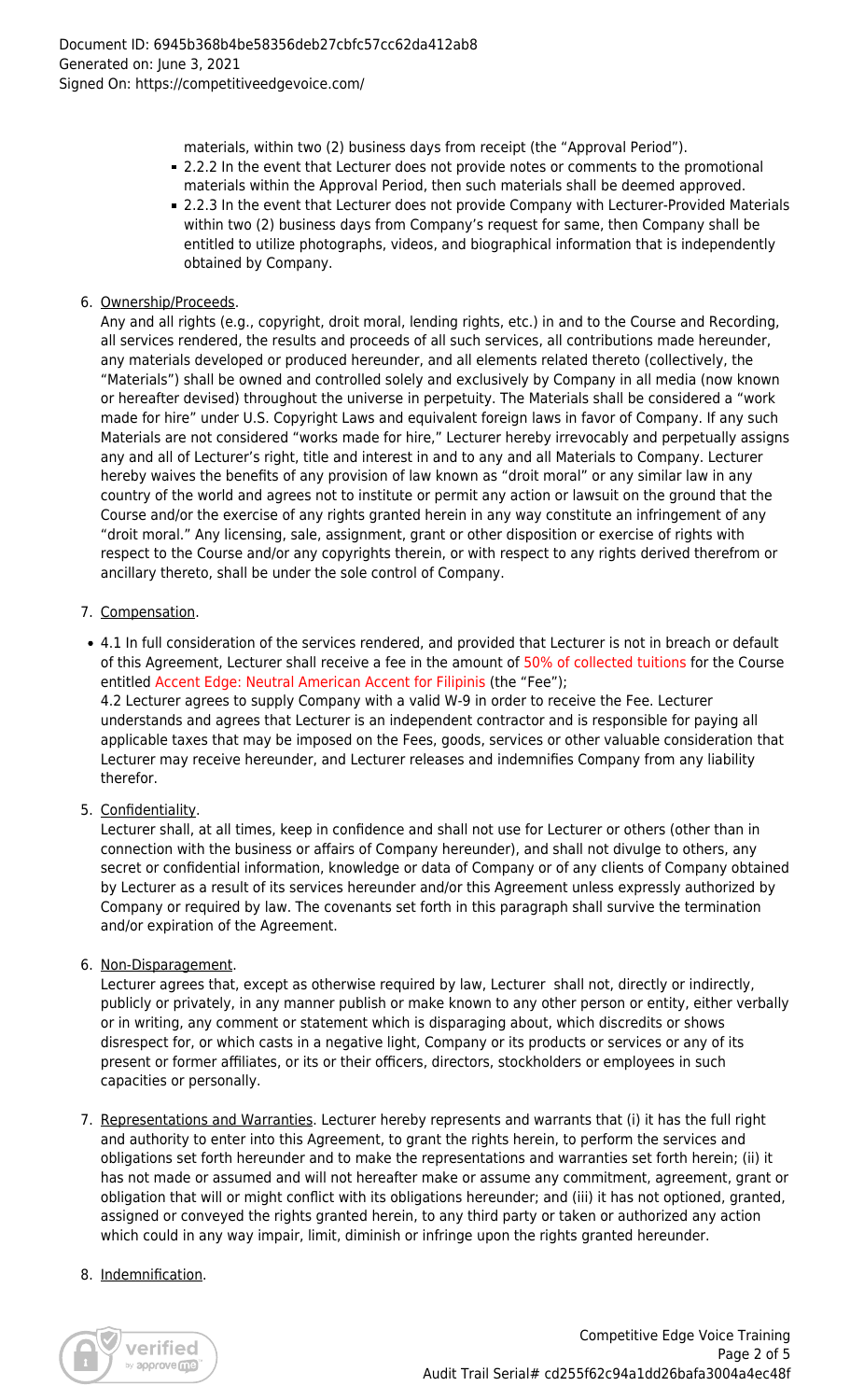Lecturer hereby agrees to indemnify and hold Company, any third party affiliates of Company, and all Course distributors, and the owners, directors, officers, employees, agents, parents, subsidiaries, affiliates, successors, licensees and assigns of each (collectively, the "Indemnified Parties") harmless from and against any and all third party loss, damage, liability, cost, and expense, including reasonable outside attorneys' fees, incurred by any Indemnified Party as a result of, arising out of, or in connection with Lecturer's breach of any term of this Agreement, including but not limited to any breaches of Lecturer's representations, warranties or covenants hereunder. The provisions of this Section shall survive the expiration or termination of this Agreement.

9. To the fullest extent permitted by law, should Company breach this Agreement, during the Term, Lecturer shall be limited to seeking monetary damages only, and shall not be entitled to seek or obtain injunctive or other equitable relief.

### 10. Assignment.

Company may freely assign, license or otherwise transfer this Agreement, in whole or in part, to any person, firm, corporation or other entity. Lecturer may not assign this Agreement, in whole or in part, to any other person, firm, corporation or other entity without Company's prior written consent.

11. Governing Law.

This Agreement shall be governed by and construed in accordance with the internal law of the State of California applicable to agreements made and to be wholly performed therein without reference to conflicts of law principles. The parties agree that any matter arising under this Agreement shall be finally adjudged or determined in any courts of Los Angeles, California, or of the United States of America having jurisdiction in Los Angeles, California, and the parties hereby submit generally and unconditionally to the exclusive jurisdiction of such courts and in any of them in respect of such matter.

### 12. Additional Agreements:

Lecturer agrees to be present at all classes, and to run the class in the event of Eliza Jane Schneider's absence.

Company does not certify Course or grant permission for Course to be used as a part of any teacher training or other certification.

#### 13. Miscellaneous.

This Agreement contains the entire understanding and agreement between the parties with respect to the subject matter hereof, supersedes any prior or contemporaneous understandings and/or agreements (whether oral or written), and may not be altered or amended except as mutually agreed in writing by the parties. If any provision herein is unenforceable, then such provision shall be of no effect on any other provision hereof. No waiver of any breach hereof shall be deemed a waiver of any other breach hereof. Notwithstanding the foregoing, Lecturer hereby agrees to execute any such further documents as reasonably requested by Company in order to effectuate any of the rights and/or agreements made herein. Nothing contained in this Agreement shall constitute a partnership or joint venture by the parties hereto or constitute either party an agent of the other. Digital and/or emailed signatures shall be treated as originals, fully binding and with full legal force and effect, and the parties waive any rights they may have to object to such treatment.

## ACCEPTED AND AGREED:

Signed Date: July 7, 2022

Lecturer's full address

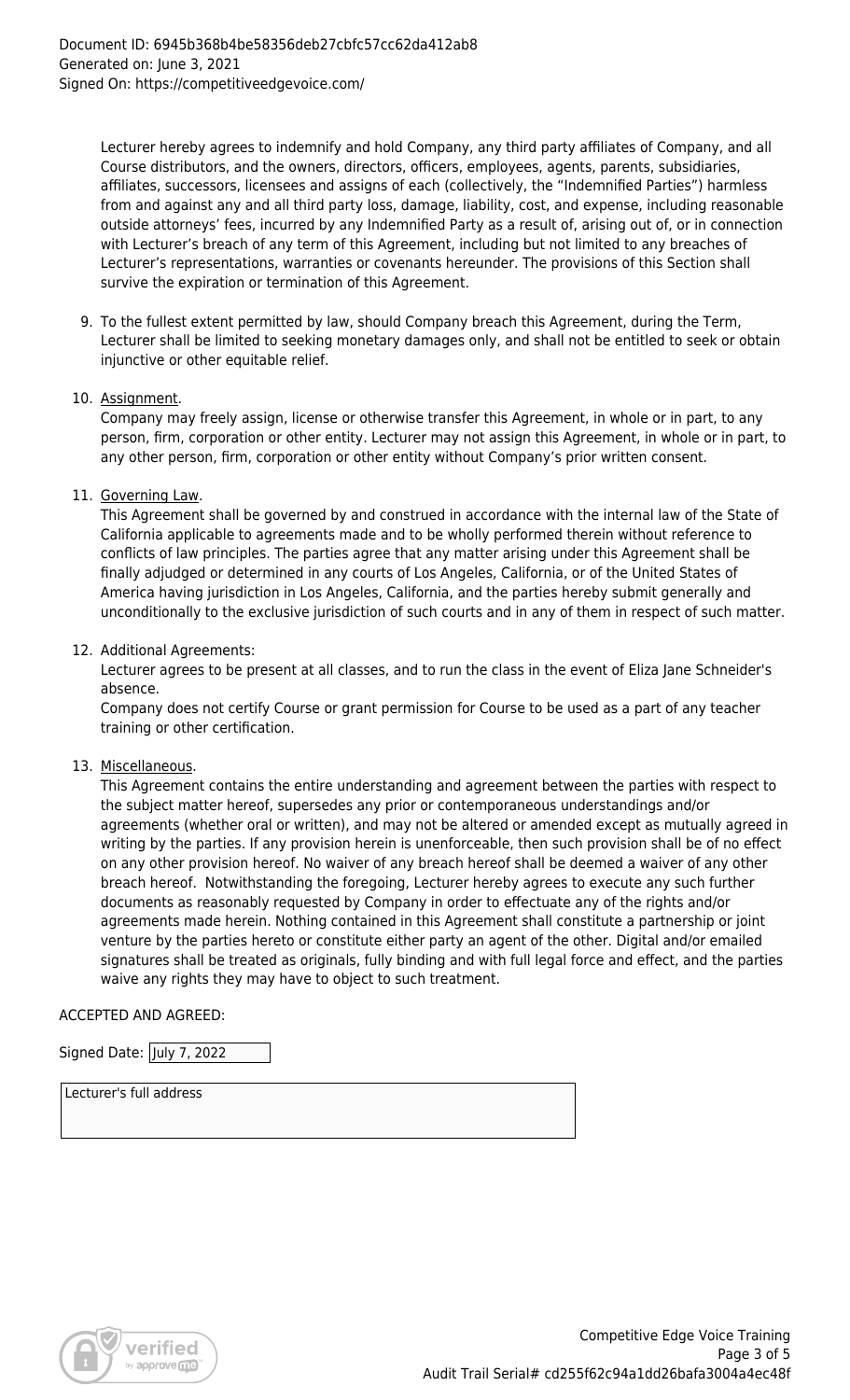$\mathsf{X}% _{\mathsf{X}}^{\prime}=\mathsf{X}_{\mathsf{X}}^{\prime}$